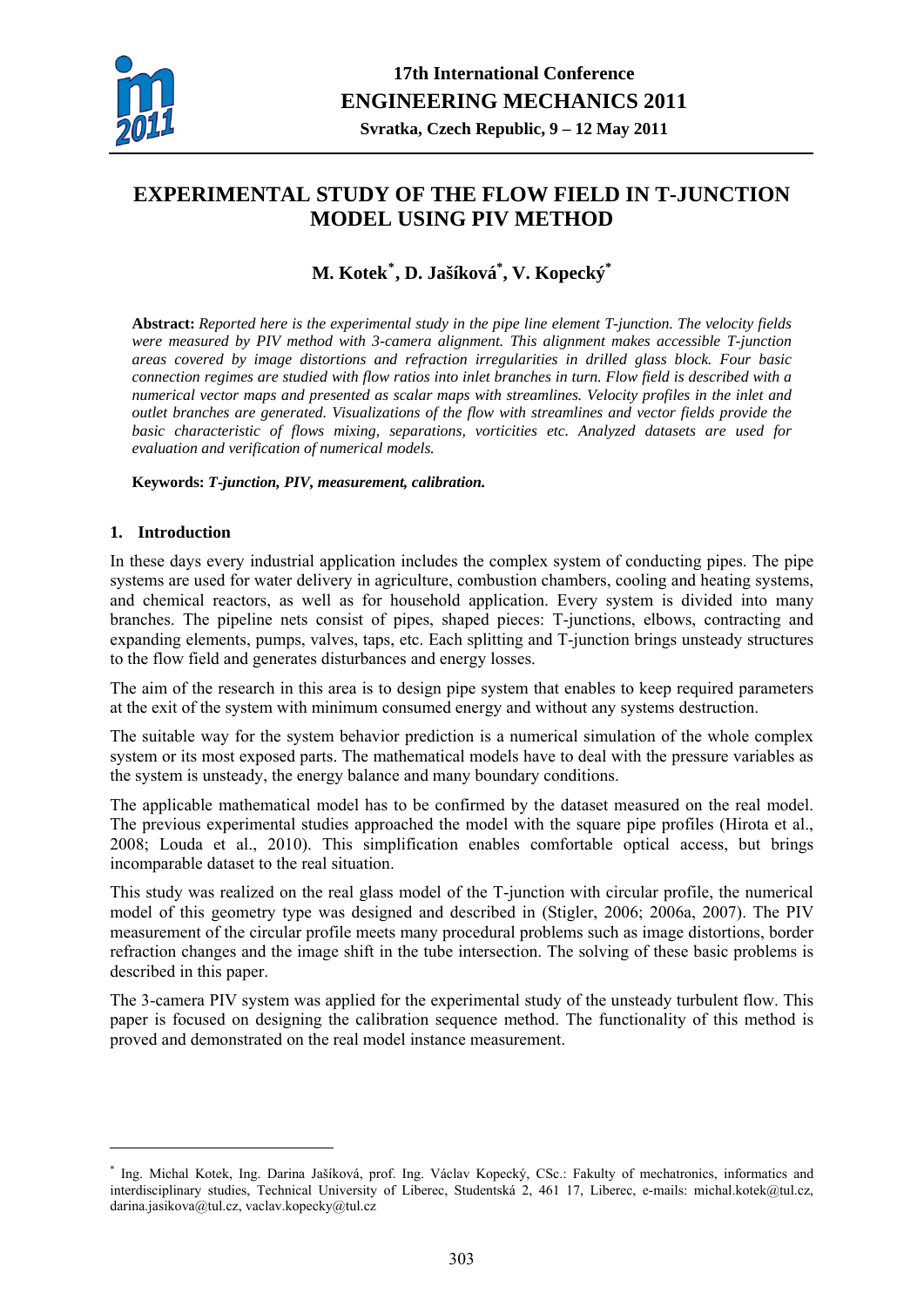## **2. Experimental setup**

The experimental study of the T-junction real model with circular profile meets many procedural problems such as image distortions, border refractive index changes and the image shift in the tube intersection. These problems emphasize during the image analyzing and flow velocity processing. The 3-camera alignment is used to avoid further complications. This new alignment brings enough information for the calibration sequence method application and image rectification.

The Fig. 1 shows the laser and the 3-camera alignment to the model position. The real glass model was connected to the open pipe system with the pump and the header tank. The T-junction is drilled and polished into the monolithic glass block. The inner diameter of the circular profiled branch is  $\varnothing$  50 mm and it is branched under 90°. The whole system was filled with test fluid - water at 20°C.

The investigated area was illuminated by Nd:YAG 532 nm green pulse laser horizontally set to the model. The first camera was fixed above the model to observe the T-junction area. The next two cameras were put together and fixed in angle 45° with laser plane.

The inflow rate was constantly kept on 5.5 l/s. The flow field was measured in several states: a) branch A opened, branch B closed, b) branch B opened, branch A closed, c) branch A and branch B opened with the flow dividing in the ratios 20% - 80%, 40% - 60%, 60% - 40%, 80% - 20%.

The test fluid was seeded with Rhodamine B coated 10 μm particles and the cameras were set with orange 570 nm filter to reduce the glass wall reflections.



*Fig. 1: Measurement circuit (1) header tank, (2) pump, (3) glass model, (A) and (B) inlet branches; Tjunction model proportion; Experimental setup and measurement system alignment.* 

### **3. Calibration methods**

Experimental data were recorded according to the setup mentioned in Chapter 2. Three cameras captured the laser lighted plane under different angle and with non-equal magnitude. Image analyzing algorithms were designed to assemble these camera's images. The calibration procedure was split into four steps:

- 1. calibration images recording and pre-processing,
- 2. camera image dewarping,
- 3. dewarped image rotation and the change of magnitude,
- 4. images assembling.

The special calibration target was manufactured for the purpose of calibration. The target filled whole area of the T-junction model. Plane of the target covered with dot matrix was aligned into the laser light sheet in the central line of T-junction. Calibration records of this target were used to calculate the image distortion model.

The distortion of the image was caused by the camera recording parallax (see the experimental setup in Fig. 1) and the curvature of drilled glass wall. Calibration images were preprocessed to identify the maximal amount of dots in the target matrix, original captured image was not well lighted and did not offer sufficient contrast between matrix dots and background. Partial tresholding algorithm and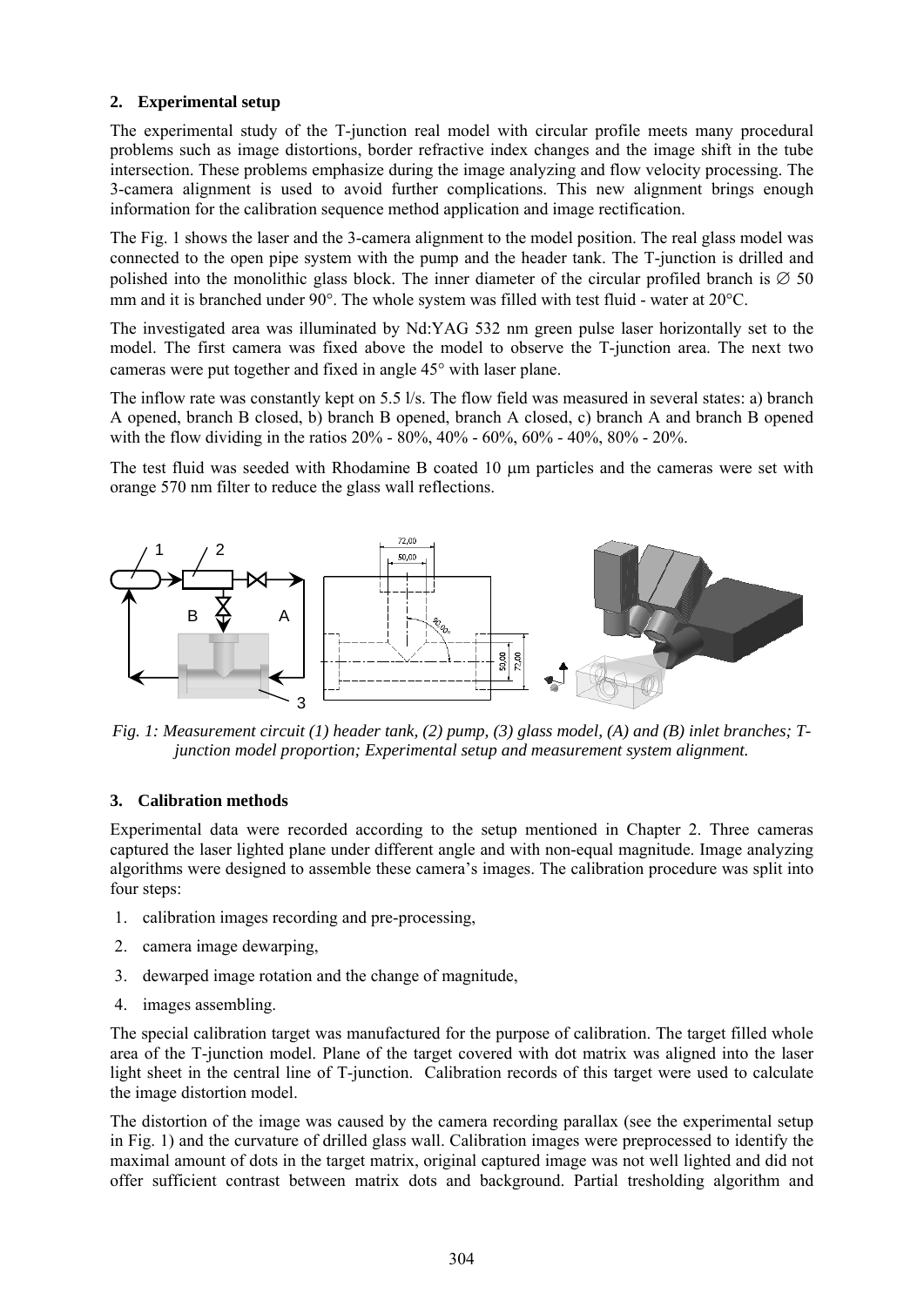mathematical morphology functions solved this drawback. All camera images were calibrated and dewarped separately with appropriate calibration model.

The optical axes of cameras were not parallel, so the images should be rotated before assembling. Dot matrix was used again to define the rotation angle of each camera image. Distance between the laser sheet and the camera chip differs a little, so the magnitude of each camera image was adjusted. The methods of subpixel interpolation were used for the ratio recalculation to keep the maximal accuracy.

In the final step the rebuilt images from three cameras were put together. The area with the examined volume was selected, so the masking procedures were not necessary. The result of images rebuilding and assembling is seen in Fig. 2.



*Fig. 2: Image distortion (1) before and (2) after calibration process and camera images assembling.* 

### **4. Results and discussion**

In this chapter there are presented only some typical results of the flow field in one specific regime. Datasets of all regimes and all ratios will be used for the evaluation and verification of numerical model. The flow incomes to the straight branch A and the sideward branch B. On the vector map in Fig. 3 the flow field of ratio 40% - 60% is captured. Vectors in the area close to the outlet demonstrate 3-dimensional character of the flow.



*Fig. 3: Flow field of the ratio 40% - 60%.* 

Mixing of the flow, snap to zone and the flow separation changes are displayed and compared on the scalar maps with stream lines of the ratios 40% - 60% and 80% - 20%.



*Fig. 4: Comparison of the flow in the ratios (1) 40% - 60% and (2) 80% - 20%.*